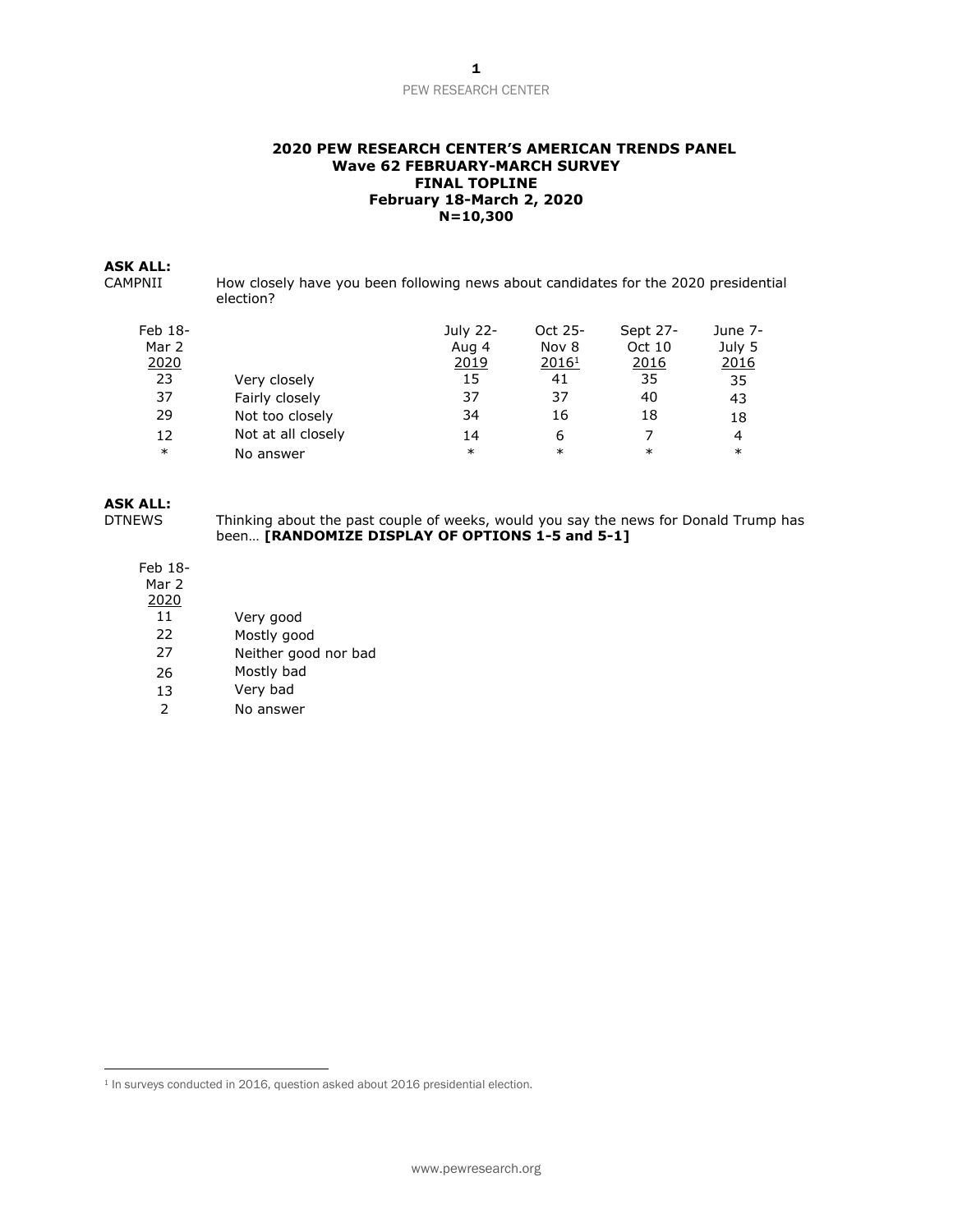### **RANDOMIZE ORDER OF DEMPNWSPOS AND DEMPNWSNEG**

#### **ASK ALL:**

DEMPNWSPOS Regardless of how much they've been in the news, which Democratic candidate for president would you say has gotten the BEST news coverage over the past couple of weeks? **[RANDOMIZE; DISPLAY RESPONSE OPTIONS IN SAME ORDER FOR BOTH DEMPNWSPOS AND DEMPNWSNEG]**

Feb 18-

- Mar 2
- $\frac{2020}{39}$ 
	- Bernie Sanders
- 24 Mike Bloomberg
- 13 Pete Buttigieg
- 8 Joe Biden<br>5 Flizabeth
- 5 Elizabeth Warren
- 4 Amy Klobuchar
- 1 Tom Steyer
- 1 Tulsi Gabbard
- 5 No answer

#### **RANDOMIZE ORDER OF DEMPNWSPOS AND DEMPNWSNEG**

## **ASK ALL:**

DEMPNWSNEG Regardless of how much they've been in the news, which Democratic candidate for president would you say has gotten the WORST news coverage over the past couple of weeks? **[RANDOMIZE; DISPLAY RESPONSE OPTIONS IN SAME ORDER FOR BOTH DEMPNWSPOS AND DEMPNWSNEG]**

## Feb 18- Mar 2 2020 27 Joe Biden 20 Mike Bloomberg 13 Bernie Sanders

- 
- 11 Tulsi Gabbard
- 9 Elizabeth Warren
- 5 Tom Steyer
- 5 Amy Klobuchar
- 4 Pete Buttigieg
- 7 No answer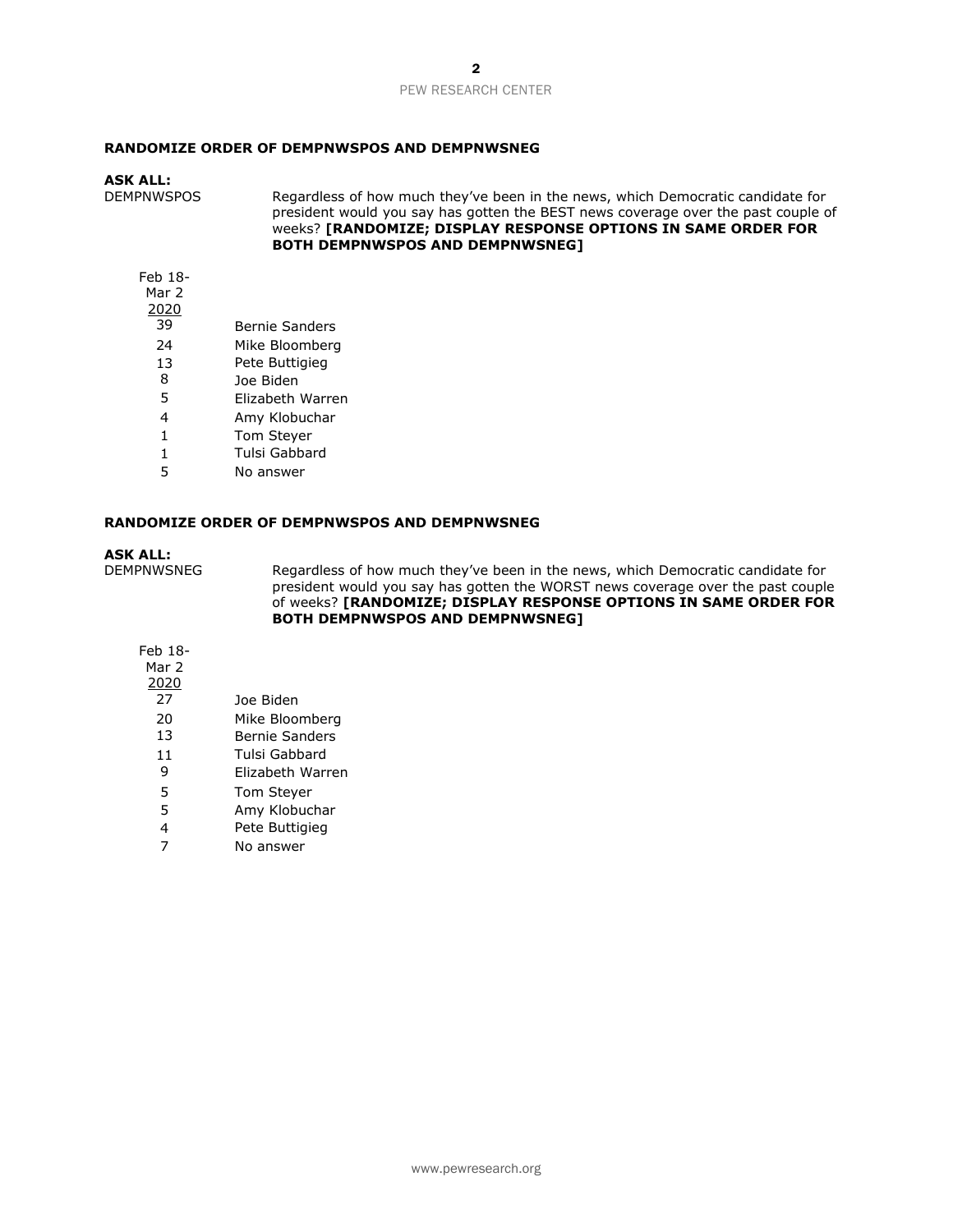# **ASK ALL:**

Now, thinking about news more generally…

| <b>SEEK</b>      | Which statement best describes how you get news? <b>[RANDOMIZE]</b> |                  |  |  |
|------------------|---------------------------------------------------------------------|------------------|--|--|
| Feb 18-<br>Mar 2 |                                                                     | Feb 19-<br>Mar 4 |  |  |
| 2020             |                                                                     | 2019             |  |  |
| 52               | I mostly get news because I'm looking for it                        | 60               |  |  |
| 47               | I mostly get news because I happen to come across it                | 39               |  |  |
| $\ast$           | No answer                                                           |                  |  |  |

# **2 QUESTIONS HELD FOR FUTURE RELEASE**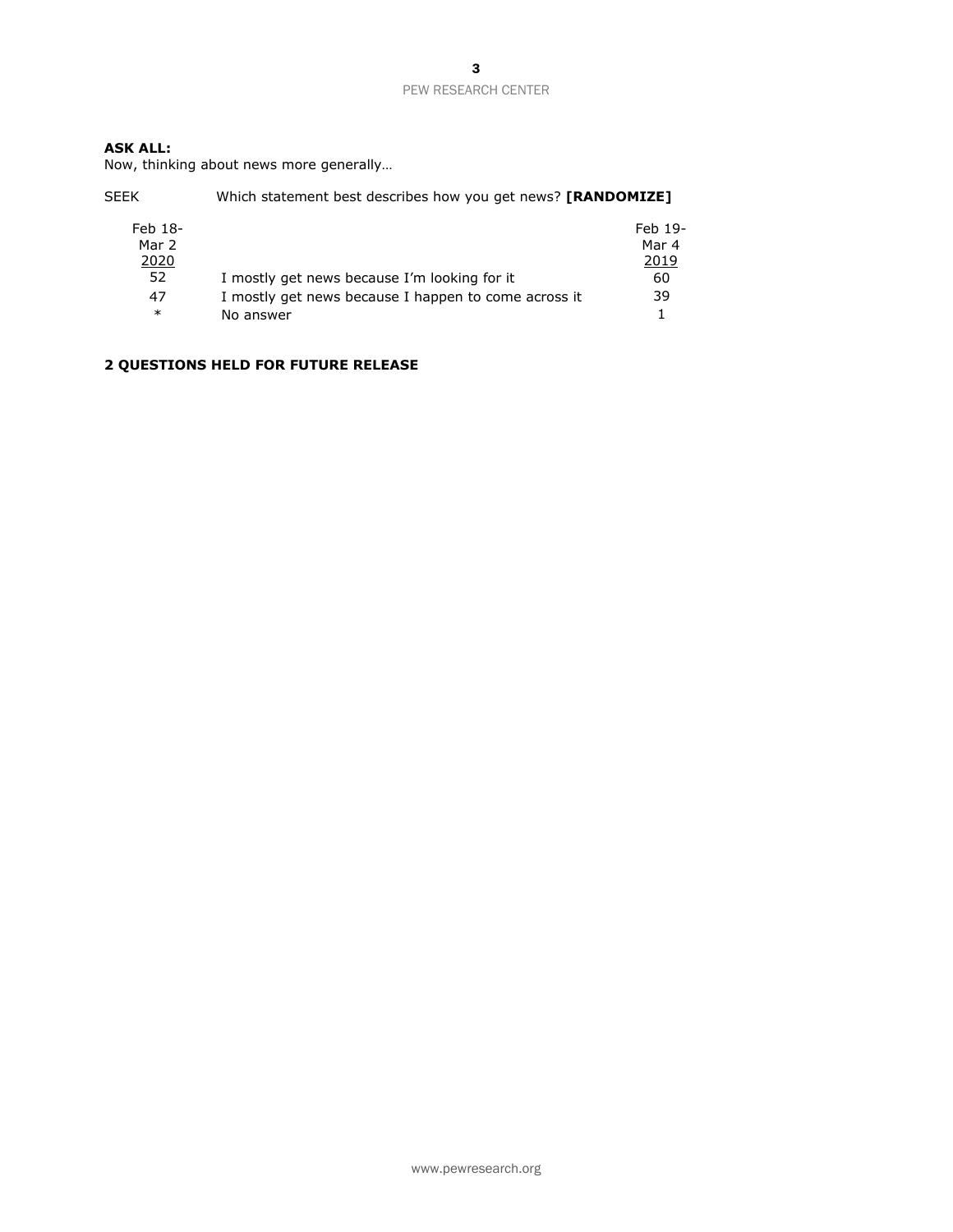## **ASK ALL:**

NEWSCONFLEVEL Overall, how much confidence would you say Americans have in the news media?

Feb 18-

- Mar 2
- 2020
	- 6 A great deal
- 39 A fair amount
- 43 Not too much
- 11 No confidence at all
- \* No answer

## **ASK ALL:**

NEWSCONF4 When you think about the amount of confidence Americans have in the news media, do you think they have… **[RANDOMIZE ORDER 1 AND 2; ALWAYS DISPLAY OPTION 3 LAST]**

Feb 18- Mar 2  $\frac{2020}{40}$ 30 Too little confidence

28 The right amount of confidence

40 Too much confidence

1 No answer

# **ASK ALL:**

NEWSTRUSTCURE Do you think it is possible to improve the level of confidence Americans have in the news media or is that not possible to do?

| Feb 18-<br>Mar 2 |                        |
|------------------|------------------------|
| 2020             |                        |
| 75               | Yes, it is possible    |
| 24               | No, it is not possible |
|                  | No answer              |

# **ASK ALL:**

Ideally, do you think it's better for society if Americans are... **[RANDOMIZE]** 

| Feb 18- |  |
|---------|--|
| Mar 2   |  |
| 2020    |  |
| 36      |  |
| 63      |  |
|         |  |

- Trusting of the news media
- Skeptical of the news media
- 1 No answer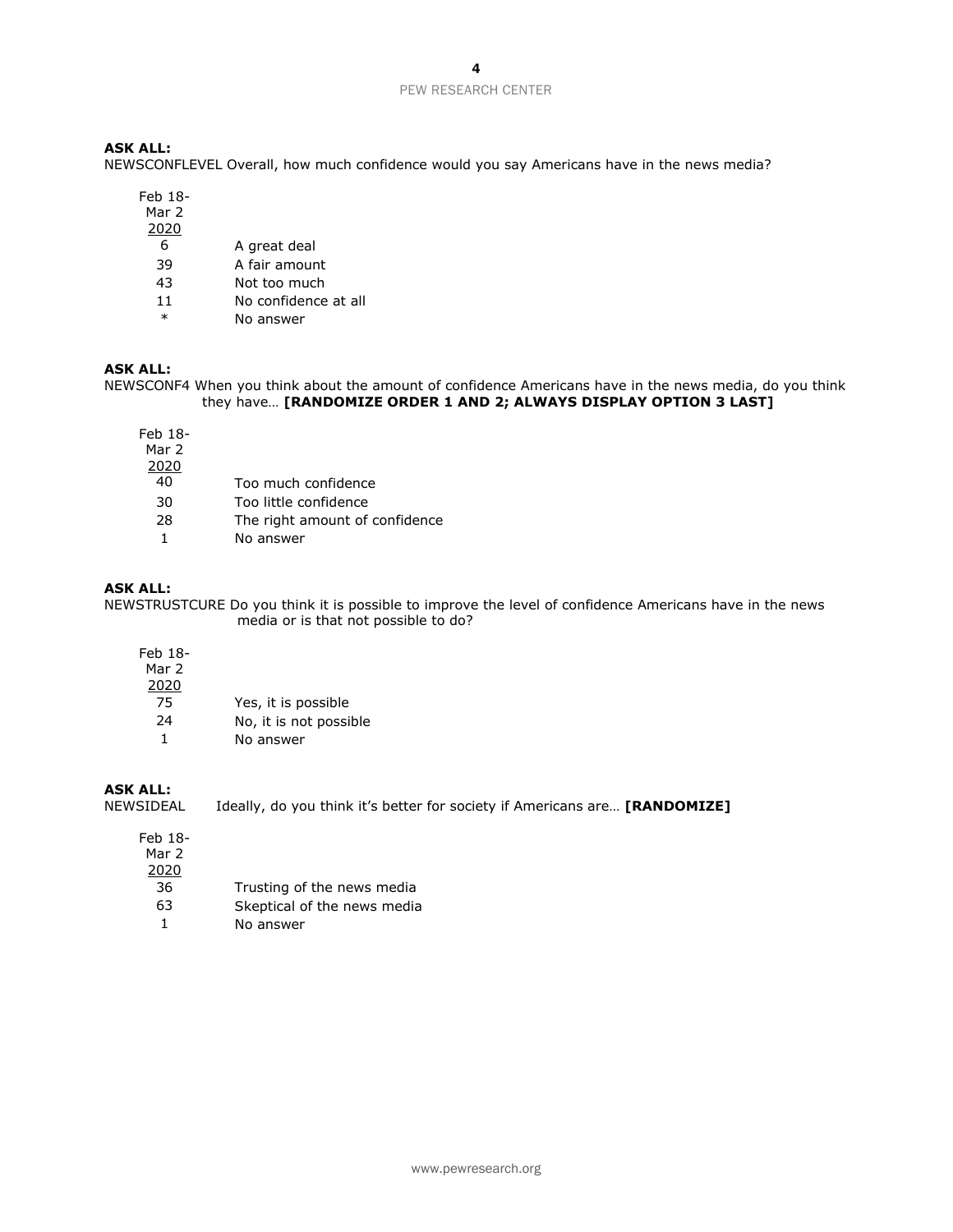# **ASK ALL:**

NEWSPAIRS For each pair of opposite phrases, which one do you feel better describes news organizations generally? If you think neither phrase applies, please indicate so.

#### **[PROGRAMMING NOTE: RANDOMIZE ITEMS A-F, SHOW RESPONSES 1-3 IN ORDER; DISPLAY A-F ON THE SAME SCREEN WITH A LINE SEPARATING EACH SET OF RESPONSES]**

| a.                     | Care about the<br>people they report on | Don't care about the<br>people they report on | Neither<br>applies | No<br><u>answer</u> |  |
|------------------------|-----------------------------------------|-----------------------------------------------|--------------------|---------------------|--|
| Feb 18-Mar 2, 2020     | 23                                      | 53                                            | 23                 |                     |  |
| <b>PHONE TREND</b>     |                                         |                                               |                    |                     |  |
| <b>FOR COMPARISON:</b> |                                         |                                               |                    |                     |  |
| July 2013              | 31                                      | 59                                            | 6                  |                     |  |
| July 2011              | 26                                      | 63                                            | 6                  | 4                   |  |
| <b>July 2009</b>       | 32                                      | 55                                            | 8                  | 4                   |  |
| July 2007              | 35                                      | 53                                            |                    | 5                   |  |
| June 2005              | 28                                      | 58                                            | 9                  |                     |  |
| Early July 2003        | 31                                      | 56                                            | 9                  | 4                   |  |
| July 2002              | 30                                      | 55                                            | 10                 | 5                   |  |
| <b>Mid Nov 2001</b>    | 47                                      | 38                                            | 11                 | 4                   |  |
| Early Sep 2001         | 23                                      | 64                                            | 10                 | 3                   |  |
| Feb 1999               | 21                                      | 67                                            | 9                  | 3                   |  |
| Jan 1987               | 41                                      | 45                                            | 9                  | 5                   |  |
| July 1985              | 35                                      | 48                                            | 10                 |                     |  |
|                        |                                         |                                               |                    |                     |  |

| b.                     | Protect   | Hurt             | Neither | No.    |
|------------------------|-----------|------------------|---------|--------|
|                        | democracy | <u>democracy</u> | applies | answer |
| Feb 18-Mar 2, 2020     | 30        | 36               | 33      |        |
| <b>PHONE TREND</b>     |           |                  |         |        |
| <b>FOR COMPARISON:</b> |           |                  |         |        |
| July 2013              | 48        | 35               | 11      | 6      |
| July 2011              | 42        | 42               | 11      | 5      |
| <b>July 2009</b>       | 46        | 37               | 10      | 7      |
| July 2007              | 44        | 36               | 13      | 7      |
| June 2005              | 47        | 33               | 12      | 8      |
| Early July 2003        | 52        | 28               | 13      | 7      |
| July 2002              | 50        | 29               | 14      | 7      |
| Mid Nov 2001           | 60        | 19               | 14      | 7      |
| Early Sep 2001         | 46        | 32               | 15      | 7      |
| Feb 1999               | 45        | 38               | 13      | 4      |
| Aug 1989               | 55        | 19               | 20      | 6      |
| Jan 1987               | 52        | 27               | 13      | 8      |
| July 1986              | 58        | 18               | 17      | 7      |
| July 1985              | 54        | 23               | 13      | 10     |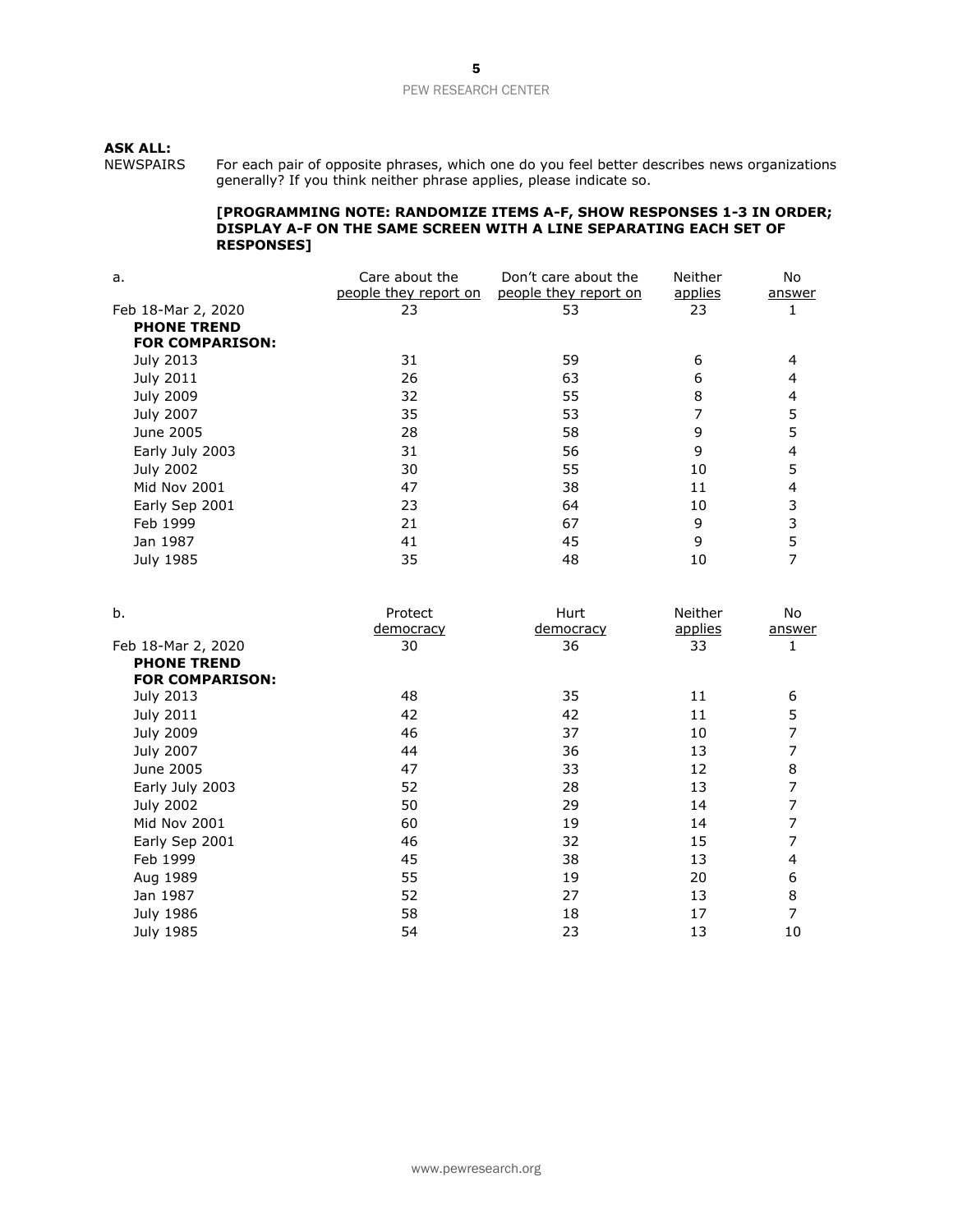# **NEWSPAIRS CONTINUED**

| c.                                           | Stand up     | Too critical | Neither        | No                      |
|----------------------------------------------|--------------|--------------|----------------|-------------------------|
|                                              | for America  | of America   | applies        | answer                  |
| Feb 18-Mar 2, 2020                           | 28           | 35           | 37             | 1                       |
| <b>PHONE TREND</b><br><b>FOR COMPARISON:</b> |              |              |                |                         |
| July 2011                                    | 41           | 39           | 14             | 6                       |
| <b>July 2009</b>                             | 41           | 44           | 10             | 5                       |
| July 2007                                    | 41           | 43           | 12             | 4                       |
| June 2005                                    | 42           | 40           | 14             | 4                       |
| Early July 2003                              | 51           | 33           | 12             | 4                       |
| July 2002                                    | 49           | 35           | 12             | 4                       |
| Mid Nov 2001                                 | 69           | 17           | 10             | $\overline{\mathbf{4}}$ |
| Early Sep 2001                               | 43           | 36           | 16             | 5                       |
| Feb 1999                                     | 41           | 42           | 13             | $\overline{\mathbf{4}}$ |
| Jan 1987                                     | 53           | 35           | 8              | 4                       |
|                                              | 53           | 28           | 15             | $\overline{\mathbf{4}}$ |
| <b>July 1986</b>                             | 52           | 30           | 10             | 8                       |
| July 1985                                    |              |              |                |                         |
| d.                                           | Growing in   | Declining in | Neither        | No                      |
|                                              | influence    | influence    | applies        | answer                  |
| Feb 18-Mar 2, 2020                           | 32           | 48           | 19             | 1                       |
| <b>PHONE TREND</b>                           |              |              |                |                         |
| <b>FOR COMPARISON:</b>                       |              |              |                |                         |
| July 2011                                    | 52           | 34           | 7              | 7                       |
| <b>July 2009</b>                             | 52           | 34           | 7              | $\overline{7}$          |
| July 2007                                    | 52           | 36           | 6              | 6                       |
| June 2005                                    | 49           | 36           | 7              | 8                       |
| Early July 2003                              | 55           | 29           | 8              | 8                       |
| <b>July 2002</b>                             | 57           | 29           | $\overline{7}$ | $\overline{7}$          |
| Early Sep 2001                               | 55           | 29           | 9              | $\boldsymbol{7}$        |
| Feb 1999                                     | 59           | 32           | 6              | 3                       |
| July 1985                                    | 63           | 17           | $\overline{7}$ | 13                      |
| е.                                           | Highly       | Not          | Neither        | No                      |
|                                              | professional | professional | applies        | answer                  |
| Feb 18-Mar 2, 2020<br><b>PHONE TREND</b>     | 33           | 39           | 27             | 1                       |
| <b>FOR COMPARISON:</b>                       |              |              |                |                         |
| July 2013                                    | 60           | 29           | 8              | $\overline{c}$          |
| <b>July 2011</b>                             | 57           | 32           | 8              | 3                       |
| <b>July 2009</b>                             | 59           | 27           | $10\,$         | $\overline{\mathbf{4}}$ |
| July 2007                                    | 66           | 22           | 9              | 3                       |
| June 2005                                    | 59           | 25           | 12             | $\overline{\mathbf{4}}$ |
| Early July 2003                              | 62           | 24           | 9              | 5                       |
| <b>July 2002</b>                             | 49           | 31           | 15             | 5                       |
| Mid Nov 2001                                 | 73           | 12           | 12             | 3                       |
| Early Sep 2001                               | 54           | 27           | 15             | 4                       |
| Feb 1999                                     | 52           | 32           | 13             | 3                       |
| July 1986                                    | $71\,$       | 13           | 12             | $\overline{\mathbf{4}}$ |
| July 1985                                    | 72           | $11\,$       | 9              | 8                       |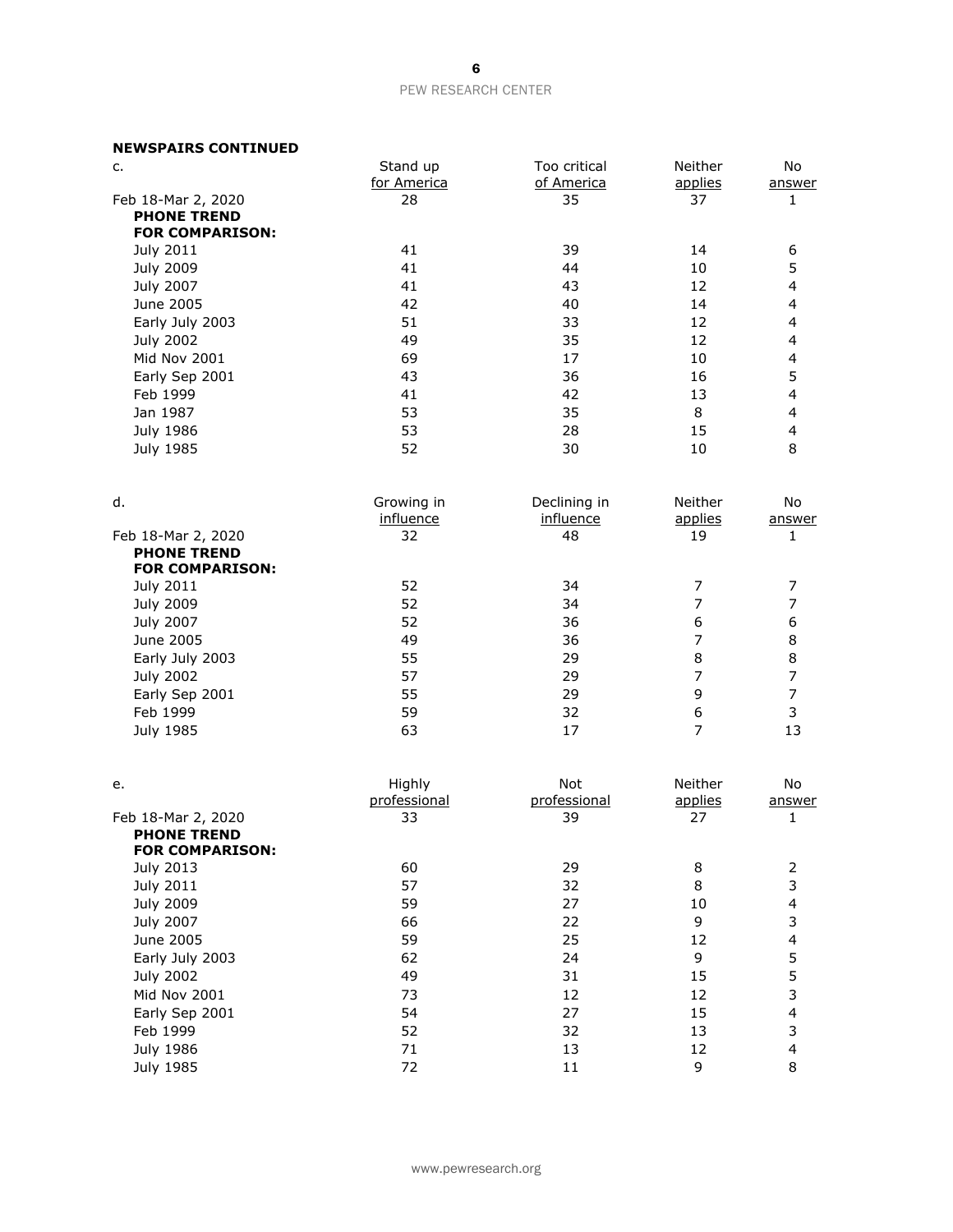# **NEWSPAIRS CONTINUED**

| f.                     | Care about how good<br>a job they do | Don't care about how<br>good a job they do | Neither<br><u>applies</u> | No<br>answer |
|------------------------|--------------------------------------|--------------------------------------------|---------------------------|--------------|
| Feb 18-Mar 2, 2020     | 45                                   | 37                                         | 17                        |              |
| <b>PHONE TREND</b>     |                                      |                                            |                           |              |
| <b>FOR COMPARISON:</b> |                                      |                                            |                           |              |
| July 2013              | 67                                   | 26                                         | 5                         |              |
| July 2011              | 62                                   | 31                                         |                           |              |
| <b>July 2009</b>       | 67                                   | 23                                         | 5                         |              |
| July 2007              | 69                                   | 23                                         | 6                         |              |
| June 2005              | 65                                   | 25                                         | 6                         |              |
| Early July 2003        | 68                                   | 22                                         |                           |              |
| July 2002              | 65                                   | 23                                         | 8                         |              |
| Mid Nov 2001           | 78                                   | 14                                         | 6                         |              |
| Early Sep 2001         | 69                                   | 22                                         |                           |              |
| Feb 1999               | 69                                   | 22                                         | 6                         |              |
| July 1986              | 77                                   | 16                                         |                           |              |
| July 1985              | 79                                   | 11                                         |                           | 6            |

# **ASK ALL:**

Which of the following best describes how you approach news stories, even if neither is exactly right?

I typically go into a news story expecting that it will… **[RANDOMIZE]**

## Feb 18-

Mar 2

- 2020
	- 61 Largely be accurate
	- 38 Largely be inaccurate
	- 1 No answer

# **ASK ALL:**<br>NEWSMISINTENT

When significant mistakes make their way into news stories, how much, if at all, do you think each of the following is a reason why they occur? **[RANDOMIZE A-E]**

|                |                                                           | A major<br>reason | A minor<br>reason | Not a<br>reason | No<br>answer |
|----------------|-----------------------------------------------------------|-------------------|-------------------|-----------------|--------------|
| a.             | Careless reporting<br>Feb 18-Mar 2, 2020                  | 55                | 34                | 10              | 1            |
| b.             | A source gave incorrect information<br>Feb 18-Mar 2, 2020 | 51                | 39                | 9               | 1            |
| $\mathsf{C}$ . | Desire to mislead<br>Feb 18-Mar 2, 2020                   | 44                | 35                | 20              | 1            |
| d.             | Lack of expertise on the topic<br>Feb 18-Mar 2, 2020      | 44                | 40                | 16              | 1            |
| e.             | The news is breaking too quickly<br>Feb 18-Mar 2, 2020    | 53                | 32                | 15              |              |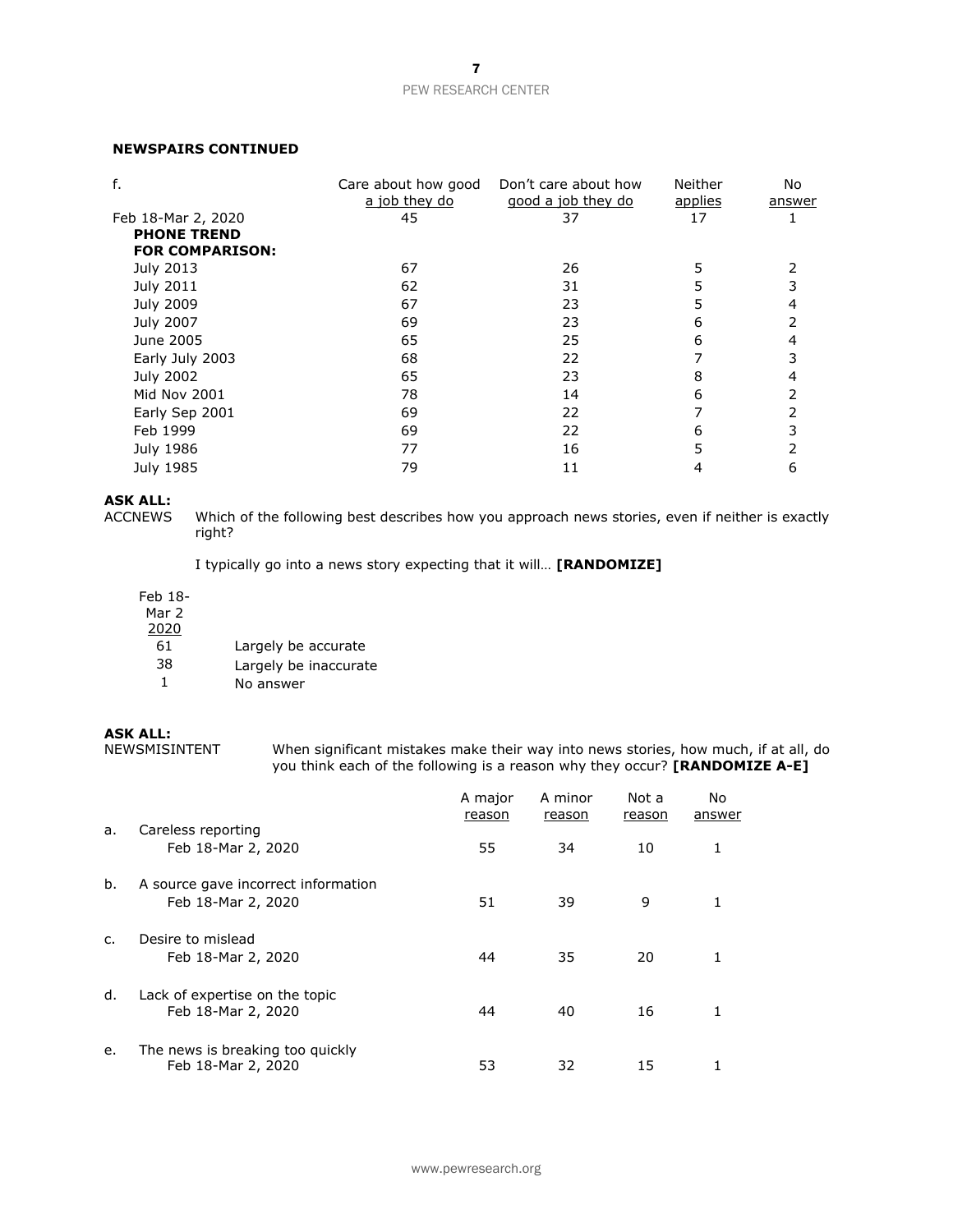# **ASK ALL:**

NEWSMIS Which of the following statements comes closer to your view? In general… **[RANDOMIZE]**

| Feb 18-<br>Mar 2 |                                                        | Feb 22-<br>Mar 4 |
|------------------|--------------------------------------------------------|------------------|
| 2020             |                                                        | 2018             |
| 30               | News organizations are willing to admit their mistakes | 30               |
| 69               | News organizations try to cover up their mistakes      | 68               |
|                  | No answer                                              |                  |

# **ASK ALL:**

NEWSCORRECENT In the PAST FEW MONTHS, have you seen a news organization make an official correction to a story?

Feb 18- Mar 2 2020 36 Yes 63 No 1 No answer

**ASK ALL:**<br>NEWSCORIMP When a news organization issues an official correction to a story, do you tend to feel... **[RANDOMIZE 1-2; ALWAYS DISPLAY OPTION 3 LAST]**

# Feb 18-

| Mar 2 |                                                  |
|-------|--------------------------------------------------|
| 2020  |                                                  |
| 51.   | More confident in that organization              |
| 12    | Less confident in that organization              |
| 36    | No difference in confidence in that organization |
|       | No answer                                        |

# **ASK ALL:**

WATCHDOG\_3 In presenting the news dealing with political and social issues, do you think that news organizations… **[RANDOMIZE]**

| Feb 18-<br>Mar 2 |                            | Oct 29-<br>Nov $11$ | $Feb$ 19-<br>Mar 4 | Feb 22-<br>Mar 4 | Mar 13<br>Mar 27 | Jan 12-<br>Feb 8  |
|------------------|----------------------------|---------------------|--------------------|------------------|------------------|-------------------|
| 2020             |                            | 2019                | 2019               | 2018             | 2017             | 2016 <sup>2</sup> |
| 20               | Deal fairly with all sides | 22                  | 26                 | 30               | 28               | 24                |
| 79               | Tend to favor one side     | 76                  | 72                 | 68               | 72               | 74                |
|                  | No answer                  |                     |                    |                  | ∗                |                   |

<sup>&</sup>lt;sup>2</sup> For the comparable phone trends from before 2016 for WATCHDOG 3, se[e here.](http://www.people-press.org/wp-content/uploads/sites/4/2013/08/8-8-2013-Media-Attitudes-Topline-for-Release-1.pdf)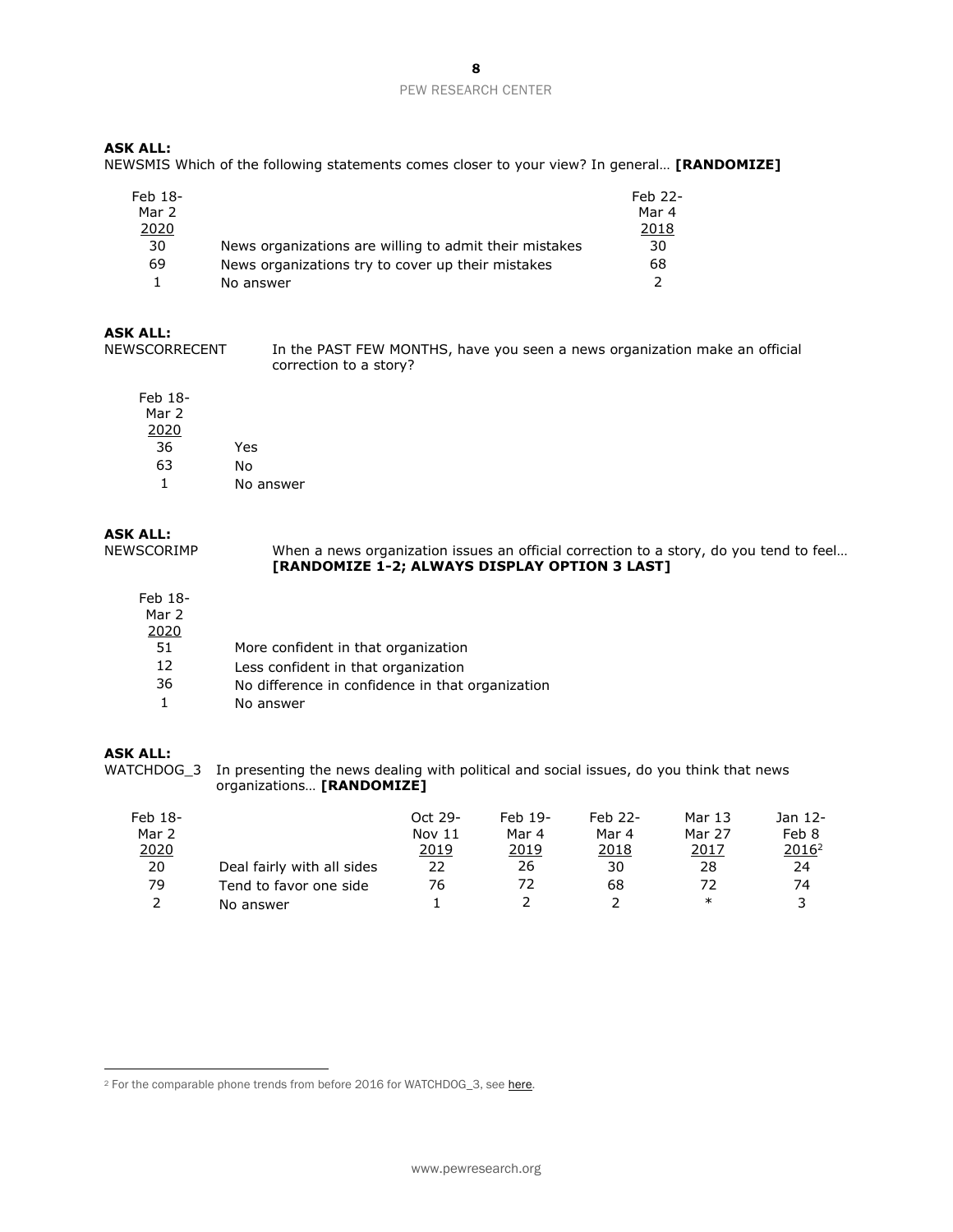# **ASK IF NOT FAIR [WATCHDOG\_3=2] [N=8,123]:**

Which of the following do you think most commonly gets in the way of news organizations treating all sides fairly? **[RANDOMIZE]**

- Feb 18- Mar 2
- 2020
	- 20 Financial interests
	- 66 Political views or agenda
	- 8 Poor journalistic practices
	- 6 Insufficient time and resources
	- 1 No answer

# **ASK IF NOT FAIR [WATCHDOG\_3=2] [N=8,123]:**

WHYNOTFAIR2 And when news stories don't deal fairly with all sides, is it MOSTLY because of the... **[RANDOMIZE]**

| Feb 18- |                   |
|---------|-------------------|
| Mar 2   |                   |
| 2020    |                   |
| 83      | News organization |
| 16      | Journalist        |
|         | No answer         |
|         |                   |

#### **[RANDOMIZE ORDER OF NEWSPERSONAL1 AND NEWSPERSONAL2]**

**ASK ALL:**<br>NEWSPERSONAL1 Have you ever read, watched or listened to a news story about a significant event that you directly experienced or witnessed?

Feb 18- Mar 2 2020 43 Yes, I have

| -57    | No, I have not |
|--------|----------------|
| $\ast$ | No answer      |

## **ASK ALL:**

NEWSPERSONAL2 Have you ever read, watched or listened to a news story about an issue that you consider yourself to be an expert on due to your profession or experience?

| Feb 18- |                |
|---------|----------------|
| Mar 2   |                |
| 2020    |                |
| 43      | Yes, I have    |
| 56      | No, I have not |
| $\ast$  | No answer      |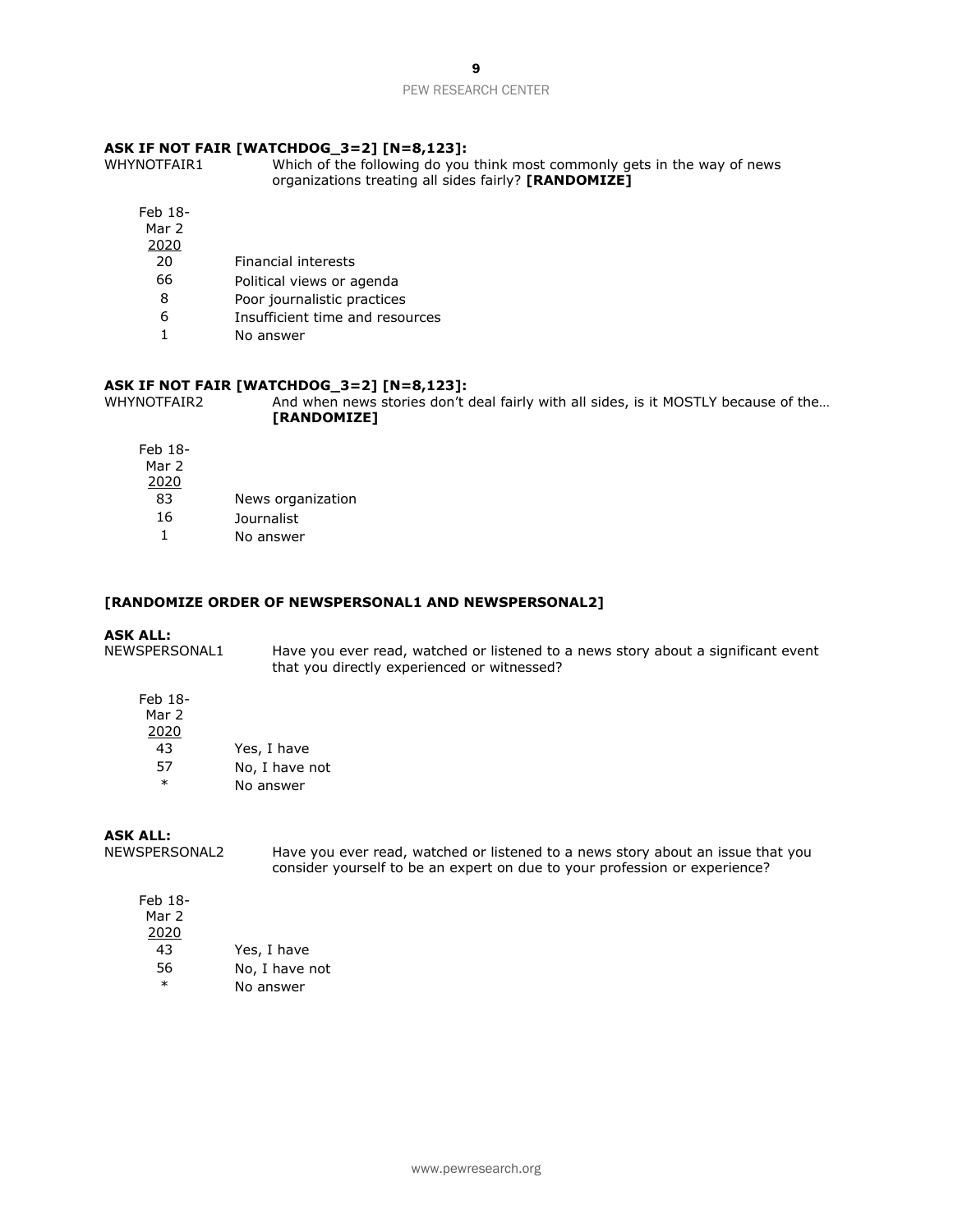### **ASK IF YES TO EITHER EVENT OR ISSUE [NEWSPERSONAL1=1 OR NEWSPERSONAL2=1] [N=6,908]:** Overall, how well do you think the issue or event was covered in that story? If there

is more than one issue or event, think about the one that stands out the most to you.

| Feb 18-<br>Mar 2<br>2020 |                 |
|--------------------------|-----------------|
| 12                       | Very well       |
| 53                       | Somewhat well   |
| 26                       | Not too well    |
| 8                        | Not at all well |
|                          | No answer       |

# **ASK ALL:**<br>NEWSDISTANCE

Which of the following statements comes closer to your view, even if neither is exactly right? **[RANDOMIZE]**

| Feb 18-<br>Mar 2<br>2020 |                                                                                                                       |
|--------------------------|-----------------------------------------------------------------------------------------------------------------------|
| 60                       | It IS possible for journalists to fully set aside their own views and opinions when<br>reporting on an issue or event |
|                          | It IS NOT possible for journalists to fully set aside their own views and opinions when                               |
| 39                       | reporting on an issue or event                                                                                        |
|                          | No answer                                                                                                             |

## **ASK ALL:**

MEDIALOYAL3 Which of the following statements comes closer to your view? **[RANDOMIZE]**

| Feb 18-<br>Mar 2<br>2020 |                                                                                      | Feb 19-<br>Mar 4<br>2019 | Jan 12-<br>Feb 8<br><u> 2016</u> |
|--------------------------|--------------------------------------------------------------------------------------|--------------------------|----------------------------------|
| 36                       | I consider myself to be loyal to the news source(s) I get my news<br>from            | 39                       | 51                               |
| 63                       | I am not particularly loyal to the news source(s) I get my news<br>from<br>No answer | 60                       | 48                               |

**ASK ALL:**

MEDIAVALUE Which of the following statements comes closer to your view, even if neither is exactly right? **[RANDOMIZE]**

| I think that the news source(s) I get my news from value me |
|-------------------------------------------------------------|
| I think that the news source(s) I get my news from do not   |
| particularly value me                                       |
| No answer                                                   |
|                                                             |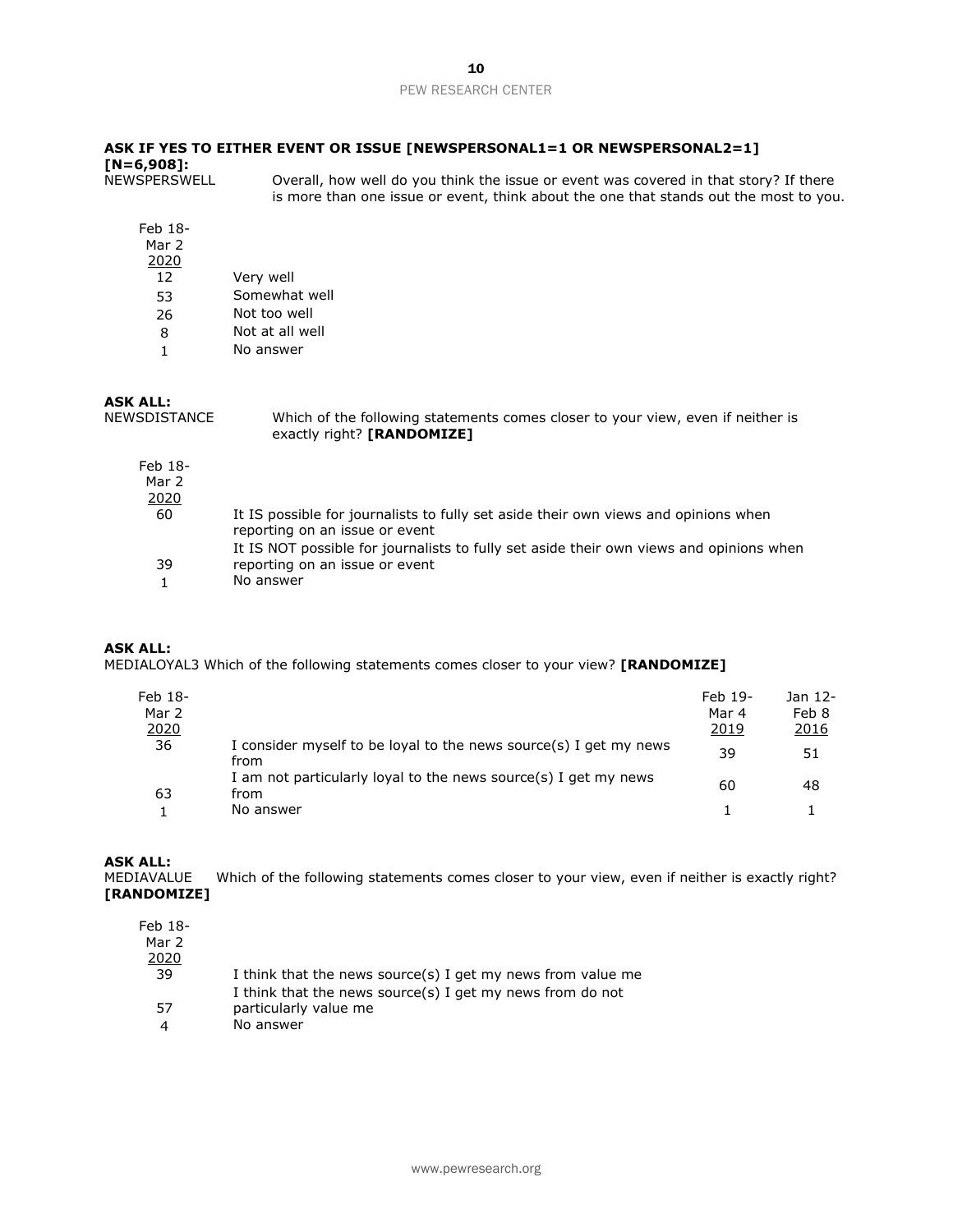**ASK ALL:** 

Thinking about news organizations generally, how well do they do at telling their audiences about each of the following? **[RANDOMIZE A-F]**

|    |                                                                                                                | Very<br><u>well</u> | Somewhat<br>well | Not too<br>well | Not at<br>all well | No<br>answer |
|----|----------------------------------------------------------------------------------------------------------------|---------------------|------------------|-----------------|--------------------|--------------|
| a. | How they produce their news stories<br>Feb 18-Mar 2, 2020                                                      | 11                  | 37               | 33              | 18                 | 1            |
| b. | Where their money comes from<br>Feb 18-Mar 2, 2020                                                             | 7                   | 19               | 33              | 38                 | 2            |
| c. | When there are potential conflicts of interest<br>with other corporations or individuals<br>Feb 18-Mar 2, 2020 | 7                   | 31               | 35              | 25                 | 1            |
| d. | Whether a news story is opinion or factual<br>reporting<br>Feb 18-Mar 2, 2020                                  | 11                  | 32               | 33              | 22                 | 1            |
| e. | When a correction has been made to a news<br>story<br>Feb 18-Mar 2, 2020                                       | 12                  | 39               | 33              | 15                 | 1            |
| f. | How they find and choose sources for their<br>stories<br>Feb 18-Mar 2, 2020                                    | 9                   | 33               | 35              | 22                 | 1            |

# **ASK ALL:**

Do you think that the use of anonymous sources in news stories is...

- Feb 18- Mar 2 2020 15 Always acceptable
	- 67 Only acceptable in special cases
	- 18 Never acceptable
	- 1 No answer

# **ASK ALL:**

ANONSOURCE2 How much, if at all, does the use of anonymous sources influence whether you think news stories are credible or not?

Feb 18- Mar 2 2020 21 A great deal 47 Some 24 Not too much 8 Not at all 1 No answer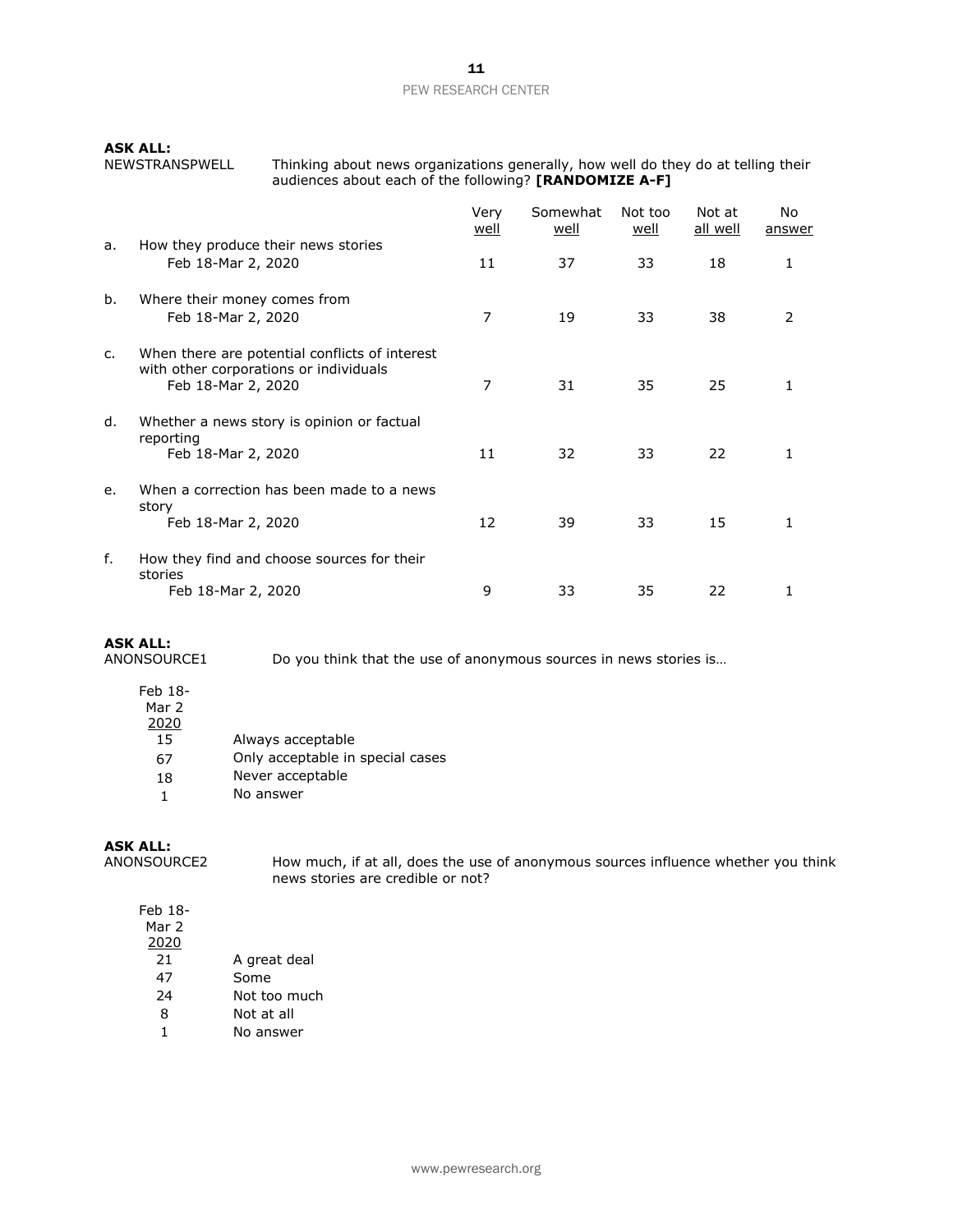| <b>ASK ALL:</b><br><b>NEWSCONIMPT</b> | How important is it that you feel connected to a news organization that you get news<br>from?                                                                                                                                  |
|---------------------------------------|--------------------------------------------------------------------------------------------------------------------------------------------------------------------------------------------------------------------------------|
| Feb 18-                               |                                                                                                                                                                                                                                |
| Mar 2                                 |                                                                                                                                                                                                                                |
| 2020                                  |                                                                                                                                                                                                                                |
| 17                                    | Very important                                                                                                                                                                                                                 |
| 38                                    | Somewhat important                                                                                                                                                                                                             |
| 31                                    | Not too important                                                                                                                                                                                                              |
| 12                                    | Not at all important                                                                                                                                                                                                           |
| 1                                     | No answer                                                                                                                                                                                                                      |
| <b>ASK ALL:</b><br>1.1711711117       | All the children is a strong to the control of the control of the control of the control of the control of the control of the control of the control of the control of the control of the control of the control of the contro |

NEWSUND And now, which of the following statements comes closer to your view, even if neither is exactly right? In general… **[RANDOMIZE]**

| Feb 18-<br>Mar 2 |                                                    | Feb 22-<br>Mar 4 |
|------------------|----------------------------------------------------|------------------|
| 2020             |                                                    | 2018             |
| 37               | News organizations understand people like me       | 40               |
| 59               | News organizations don't understand people like me | 58               |
| 4                | No answer                                          | ર                |

# **ASK IF UNDERSTOOD (NEWSUND=1) [N=4,477]:**

Which of the following do news organizations understand the most about people like you? **[RANDOMIZE]**

Feb 18-

#### Mar 2 2020

| 25 | Political views |  |
|----|-----------------|--|

- 23 Personal characteristics, such as age, race or gender
- 13 Personal interests
- 35 Social and economic class
- 3 No answer

# **ASK IF NOT UNDERSTOOD (NEWSUND=2) [N=5,435]:**

Which of the following do news organizations misunderstand the most about people like you? **[RANDOMIZE]**

| Feb 18-<br>Mar 2 |                 |
|------------------|-----------------|
| 2020             |                 |
| 34               | Political views |
| 16               | Personal chara  |

- 16 Personal characteristics, such as age, race or gender
- 18 Personal interests
- 30 Social and economic class
- 2 No answer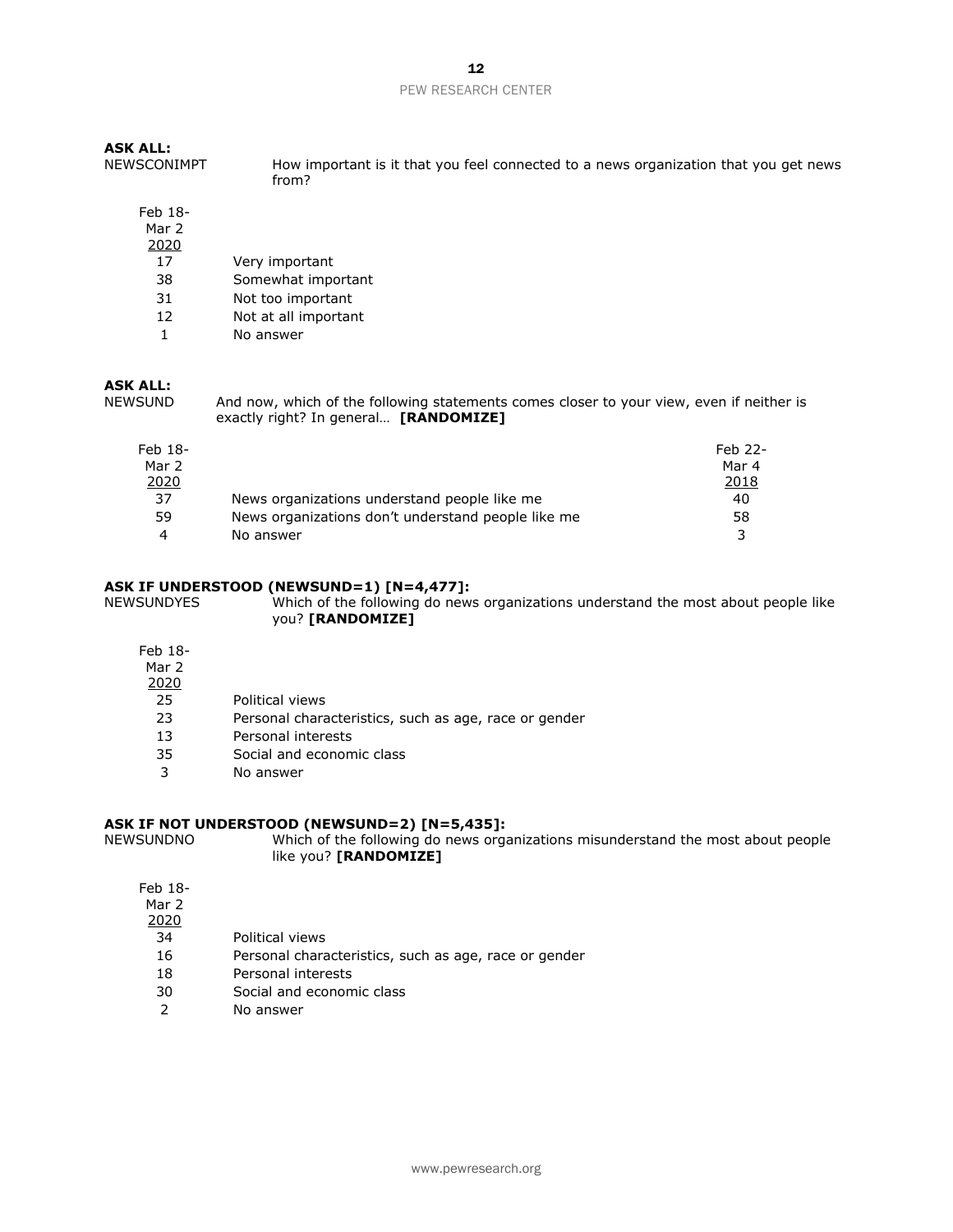**ASK ALL:**<br>NEWSCONWHICH

NEWSCONWHICH How important, if at all, is each of the following to you in deciding which outlets to get news from? **[RANDOMIZE A-F]**

|    |                                                                     | Very<br><u>important</u> | Somewhat<br><i>important</i> | Not too<br><i>important</i> | Not at all<br><i>important</i> | No.<br>answer |
|----|---------------------------------------------------------------------|--------------------------|------------------------------|-----------------------------|--------------------------------|---------------|
| a. | They share my views<br>Feb 18-Mar 2, 2020                           | 12                       | 38                           | 32                          | 17                             | 1             |
| b. | The journalists look or sound like me<br>Feb 18-Mar 2, 2020         | 5                        | 15                           | 34                          | 46                             |               |
| c. | I like or feel close to a specific journalist<br>Feb 18-Mar 2, 2020 | 7                        | 24                           | 34                          | 34                             |               |
| d. | They cover people like me in their stories<br>Feb 18-Mar 2, 2020    | 12                       | 35                           | 31                          | 21                             |               |
| e. | The journalists seem friendly and warm<br>Feb 18-Mar 2, 2020        | 17                       | 39                           | 27                          | 16                             |               |
| f. | I can easily contact them<br>Feb 18-Mar 2, 2020                     | 10                       | 25                           | 32                          | 32                             |               |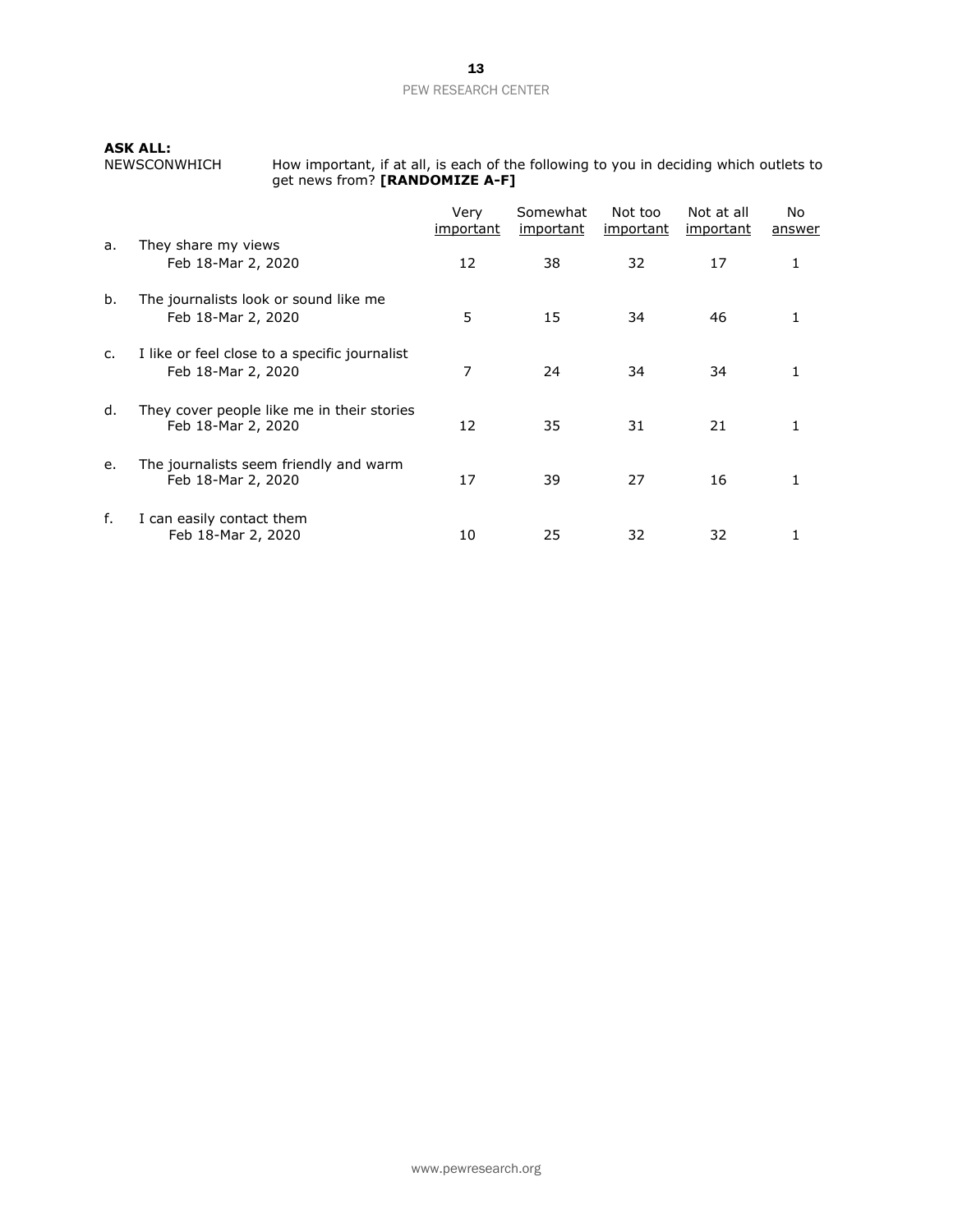# **ASK ALL:**

Thinking about some stories covered by news organizations in the past couple of weeks…

How much, if anything, have you heard or read about each of the following? **[RANDOMIZE ORDER OF ITEMS; PLEASE ADD A LINE OF SPACE BETWEEN THE QUESTION STEM AND FIRST SUB-ITEM]**

| a.             | The Trump administration adding six countries                                                                                       | A lot | A little | Nothing<br>at all | No<br>answer |
|----------------|-------------------------------------------------------------------------------------------------------------------------------------|-------|----------|-------------------|--------------|
|                | to the list of those whose citizens face<br>restrictions on travel to the U.S.<br>Feb 18-Mar 2, 2020                                | 22    | 46       | 31                | $\mathbf{1}$ |
| b.             | Possible political influence by the Trump<br>administration on criminal cases at the<br>Department of Justice<br>Feb 18-Mar 2, 2020 | 47    | 33       | 19                | 1            |
| $\mathsf{C}$ . | A recent report about surveillance by the FBI<br>of people connected to Trump's campaign in<br>2016<br>Feb 18-Mar 2, 2020           | 24    | 43       | 31                | 1            |
| d.             | Donald Trump's treatment of people who<br>testified in the impeachment process<br>Feb 18-Mar 2, 2020                                | 50    | 34       | 16                | $\mathbf{1}$ |
| e.             | The amount of money the government has<br>spent at Donald Trump's properties and<br>businesses<br>Feb 18-Mar 2, 2020                | 25    | 37       | 37                | $\mathbf{1}$ |
| f.             | The amount of money the government spent<br>on the impeachment process<br>Feb 18-Mar 2, 2020                                        | 25    | 37       | 37                | 1            |

# **ADDITIONAL QUESTION HELD FOR FUTURE RELEASE**

| <b>ASK ALL:</b> |                                                                                                               |
|-----------------|---------------------------------------------------------------------------------------------------------------|
| DEM20UNDER      | How well do you feel you understand what's been happening in the Democratic<br>presidential primaries so far? |
| Feb 18-         |                                                                                                               |
| Mar 2           |                                                                                                               |
| 2020            |                                                                                                               |
| 20              | Very well                                                                                                     |
| 46              | Somewhat well                                                                                                 |
| n r             | $N \sim$ $\pm$ $\sim$ $\sim$ $\sim$                                                                           |

- 25 Not too well
- 9 Not at all well
- 1 No answer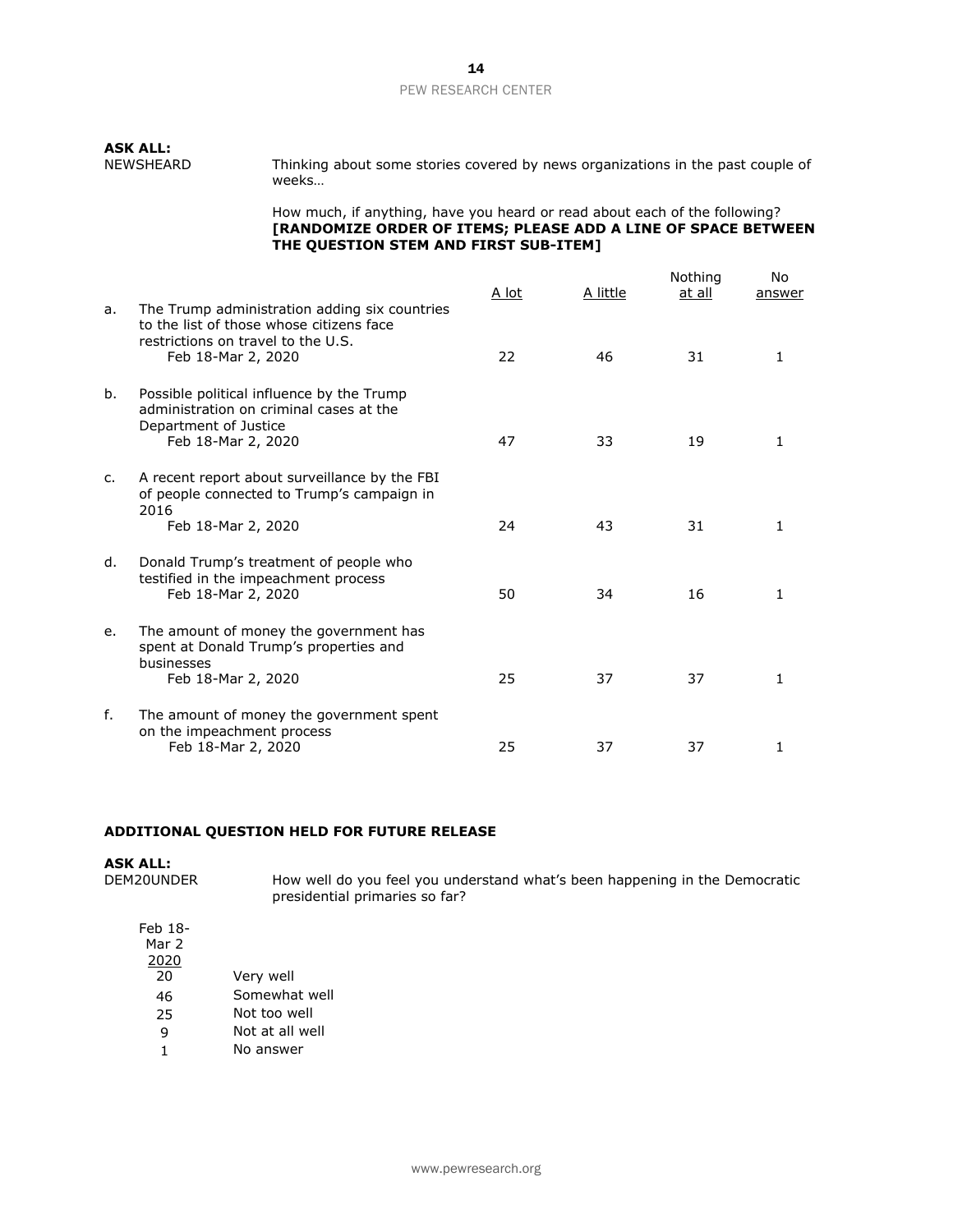**ASK ALL:**

DEM20IDEO For each of the following presidential candidates, please indicate how you would describe their political views. **[RANDOMIZE RESPONSE ITEMS ACROSS TWO SCREENS; RANDOMIZE DISPLAY OF OPTIONS 1-7 AND 7-1; ALWAYS ASK OPTION 8 LAST; USE SAME ORDER FOR EACH CANDIDATE]**

|                                              | Very<br><u>liberal</u> | Mostly<br><u>liberal</u> | Slightly<br><u>liberal</u> | Mode-<br><u>rate</u> | Slightly<br>conserv-<br>ative | Mostly<br>conserv-<br>ative | Very<br>conserv-<br><u>ative</u> | Not<br>sure | No<br>answer   |
|----------------------------------------------|------------------------|--------------------------|----------------------------|----------------------|-------------------------------|-----------------------------|----------------------------------|-------------|----------------|
| a. Joe Biden<br>Feb 18-Mar 2,<br>2020        | 12                     | 18                       | 15                         | 21                   | 6                             | 5                           | $\overline{2}$                   | 18          | $\overline{2}$ |
| b. Bernie Sanders<br>Feb 18-Mar 2,<br>2020   | 56                     | 13                       | 4                          | $\overline{4}$       | 2                             | $\overline{2}$              | 3                                | 15          | $\overline{2}$ |
| c. Elizabeth Warren<br>Feb 18-Mar 2,<br>2020 | 33                     | 21                       | 8                          | 6                    | 3                             | $\overline{2}$              | $\overline{2}$                   | 23          | $\overline{2}$ |
| d. Pete Buttigieg<br>Feb 18-Mar 2,<br>2020   | 15                     | 16                       | 14                         | 15                   | 4                             | $\overline{2}$              | $\mathbf{1}$                     | 31          | $\overline{2}$ |
| e. Amy Klobuchar<br>Feb 18-Mar 2,<br>2020    | $\overline{7}$         | 13                       | 12                         | 17                   | $\overline{4}$                | $\overline{2}$              | $\mathbf{1}$                     | 42          | $\overline{2}$ |
| f. Mike Bloomberg<br>Feb 18-Mar 2,<br>2020   | 13                     | 14                       | 10                         | 17                   | 10                            | 7                           | 4                                | 24          | 2              |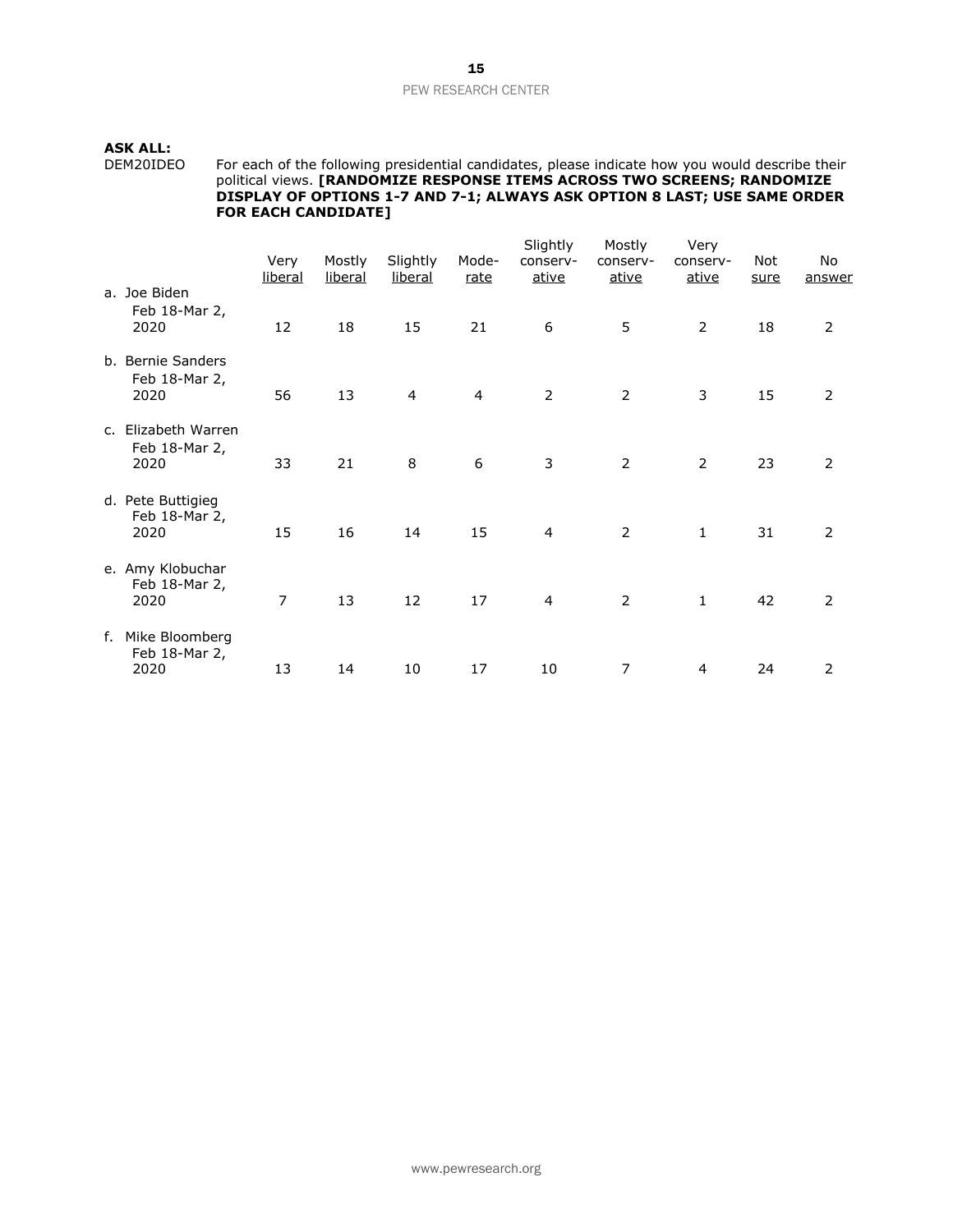# **ASK ALL:**

PRES20 MFA As far as you know, have the following presidential candidates publicly voiced their support for a single national health insurance program run by the government that would replace private insurance, sometimes called "Medicare for all"? **[RANDOMIZE ITEMS A-E]**

|                |                                         | Yes, has<br>voiced<br>support | No, has<br>not voiced<br>support | Not<br><u>sure</u> | No<br>answer  |
|----------------|-----------------------------------------|-------------------------------|----------------------------------|--------------------|---------------|
| a.             | Joe Biden<br>Feb 18-Mar 2, 2020         | 22                            | 33                               | 43                 | 2             |
| b.             | Bernie Sanders<br>Feb 18-Mar 2, 2020    | 71                            | 4                                | 24                 | 2             |
| $\mathsf{C}$ . | Elizabeth Warren<br>Feb 18-Mar 2, 2020  | 52                            | 7                                | 40                 | $\mathcal{P}$ |
|                | d. Pete Buttigieg<br>Feb 18-Mar 2, 2020 | 17                            | 27                               | 54                 | 2             |
| е.             | Amy Klobuchar<br>Feb 18-Mar 2, 2020     | 11                            | 26                               | 62                 | 2             |

#### **RANDOMIZE ORDER OF KNOWBUTTIGIEG, KNOWSANDERS, KNOWWARREN**

# **ASK ALL:**<br>KNOWBUTTIGIEG

As far as you know, which candidate running for president, if any, is openly gay or lesbian? **[RANDOMIZE DISPLAY OF CANDIDATE OPTIONS 1-8; ALWAYS ASK 9-10 LAST; DISPLAY RESPONSE OPTIONS IN SAME ORDER FOR KNOWBUTTIGIEG, KNOWSANDERS, KNOWWARREN]**

| Feb 18-<br>Mar 2<br>2020 |                          |
|--------------------------|--------------------------|
| 60                       | Pete Buttigieg (correct) |
| 1                        | Flizabeth Warren         |
| 1                        | Mike Bloomberg           |
| 1                        | Amy Klobuchar            |
| 1                        | <b>Tom Stever</b>        |
| 1                        | Tulsi Gabbard            |
| $\ast$                   | Joe Biden                |
| $\ast$                   | <b>Bernie Sanders</b>    |
| 4                        | None of them             |
| 31                       | Not sure                 |

# 1 No answer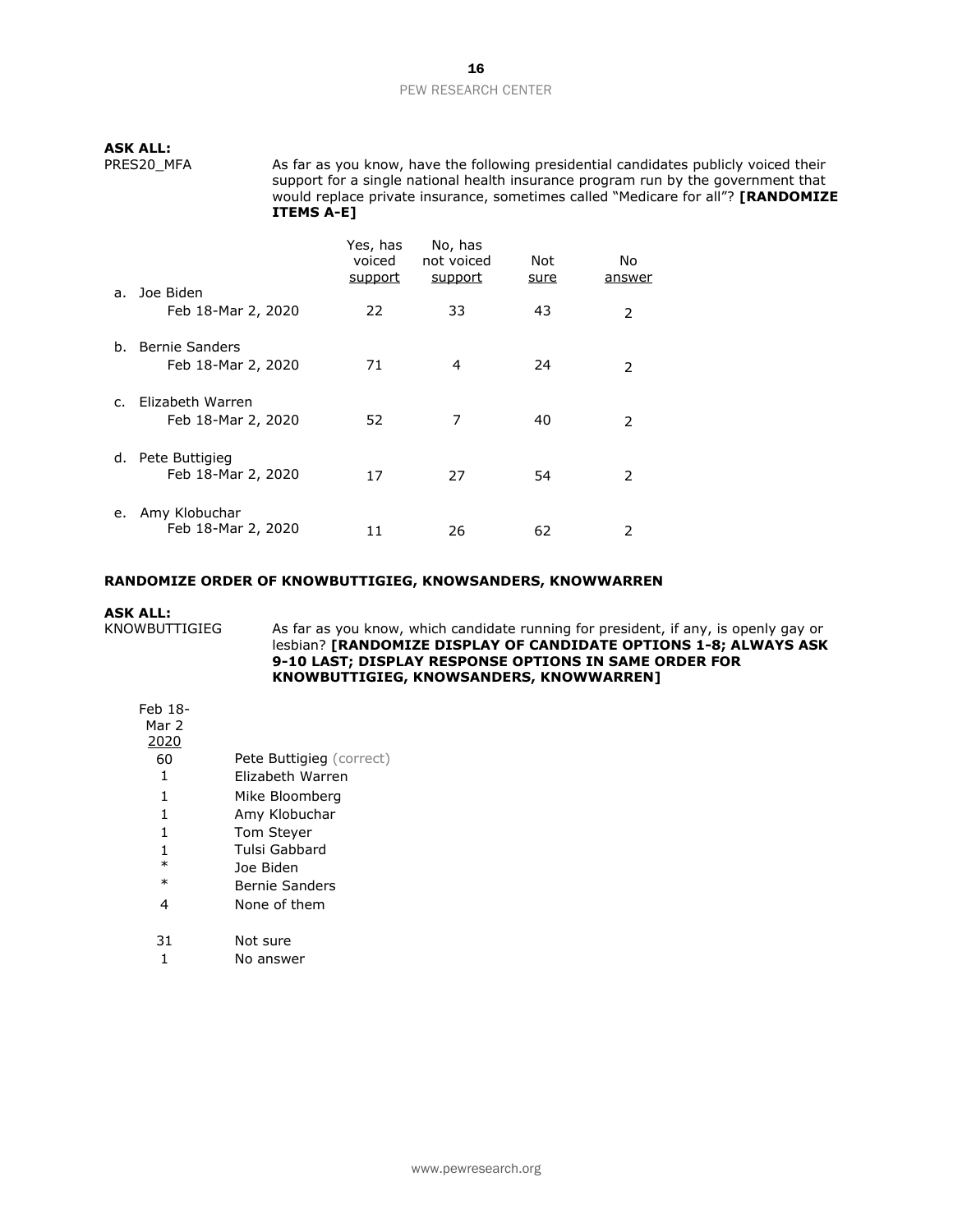## **RANDOMIZE ORDER OF KNOWBUTTIGIEG, KNOWSANDERS, KNOWWARREN**

### **ASK ALL:**

KNOWSANDERS As far as you know, which candidate running for president, if any, calls themselves a "democratic socialist"? **[RANDOMIZE DISPLAY OF CANDIDATE OPTIONS 1-8; ALWAYS ASK 9-10 LAST; DISPLAY RESPONSE OPTIONS IN SAME ORDER FOR KNOWBUTTIGIEG, KNOWSANDERS, KNOWWARREN]** 

# Feb 18-

Mar 2

- $\frac{2020}{61}$ Bernie Sanders (correct) 2 Mike Bloomberg 1 Joe Biden 1 Elizabeth Warren \* Tulsi Gabbard \* Amy Klobuchar \* Pete Buttigieg \* Tom Steyer 2 None of them 30 Not sure
	- 1 No answer

# **RANDOMIZE ORDER OF KNOWBUTTIGIEG, KNOWSANDERS, KNOWWARREN**

## **ASK ALL:**

KNOWWARREN As far as you know, which candidate running for president, if any, was a leader in the creation of the consumer financial protection bureau in 2010? **[RANDOMIZE DISPLAY OF CANDIDATE OPTIONS 1-8; ALWAYS ASK 9-10 LAST; DISPLAY RESPONSE OPTIONS IN SAME ORDER FOR KNOWBUTTIGIEG, KNOWSANDERS, KNOWWARREN]**

- Feb 18- Mar 2  $\frac{2020}{19}$ 4 Joe Biden 4 Mike Bloomberg
	- 2 Bernie Sanders

Elizabeth Warren (correct)

- 1 Tom Steyer
- 1 Amy Klobuchar
- \* Pete Buttigieg
- \* Tulsi Gabbard
- 2 None of them
- 65 Not sure
- 2 No answer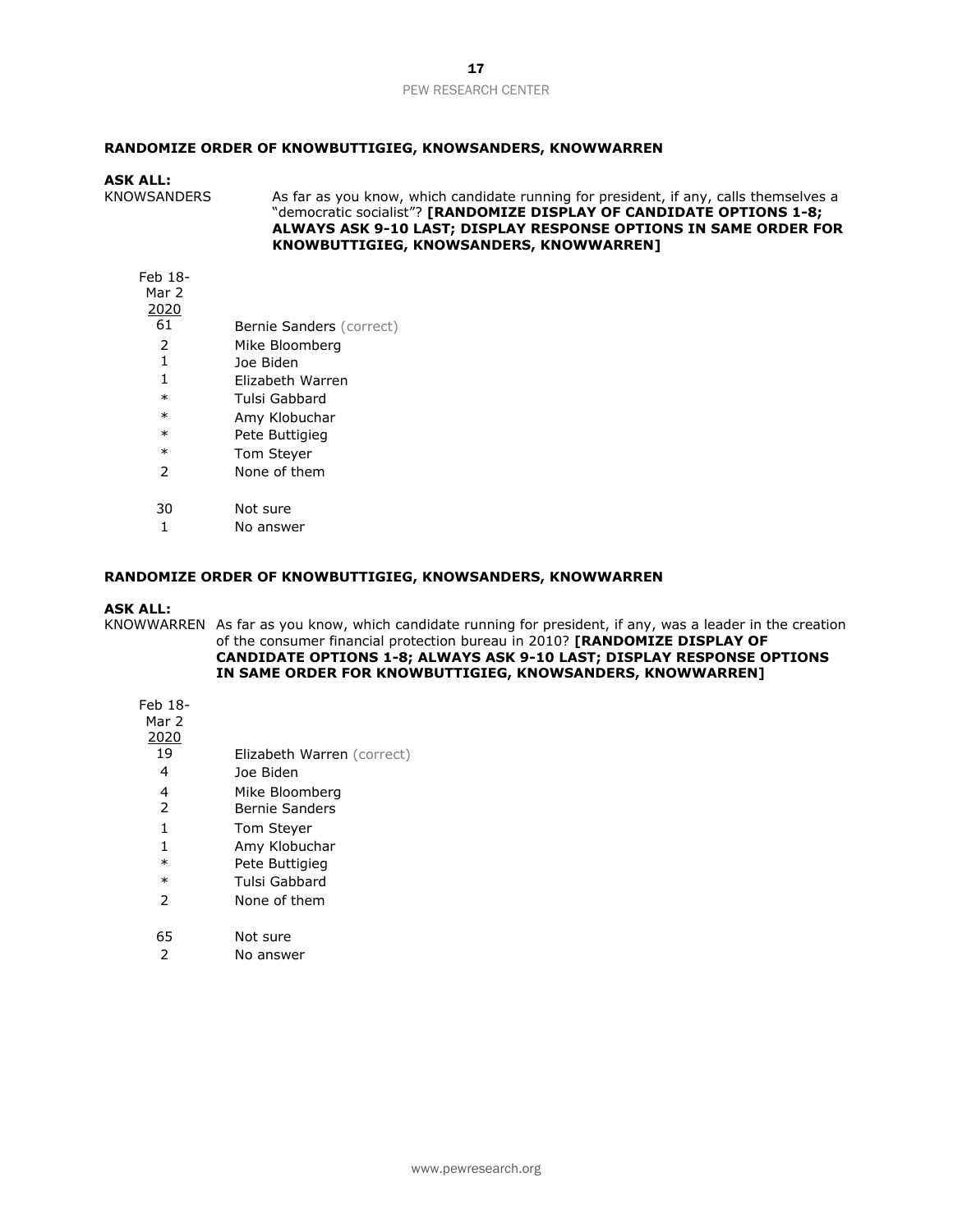## **ASK ALL:**

IACOUNT As you may know, full results from the Iowa Democratic caucuses in early February were not released publicly for several days.

> From what you've seen or heard, which of the following do you think best describes why releasing the results of the Iowa Democratic caucus was delayed? **[RANDOMIZE DISPLAY OF 1-2; ALWAYS DISPLAY OPTION 3 LAST]**

#### Feb 18-

# Mar 2

 $\frac{2020}{39}$ There were unintentional problems that caused delays but not major efforts to purposefully delay the results 32 Not only were there unintentional problems causing delays, there were also major efforts to purposefully delay the results 28 Not sure 1 No answer

## **ASK ALL:**

IMPEACHFOL Thinking back over the past few months…

How closely, if at all, did you follow news about the impeachment and trial of Donald Trump?

# Feb 18-

Mar 2

- 2020
- 24 Very closely 35 Fairly closely
- 28 Not too closely
- 12 Not at all closely
- 1 No answer

# **ASK ALL:**

How well do you feel you understood the facts and events that surrounded the impeachment proceedings?

## Feb 18- Mar 2 2020 28 Very well 40 Somewhat well

- 22 Not too well
- 9 Not at all well
- 1 No answer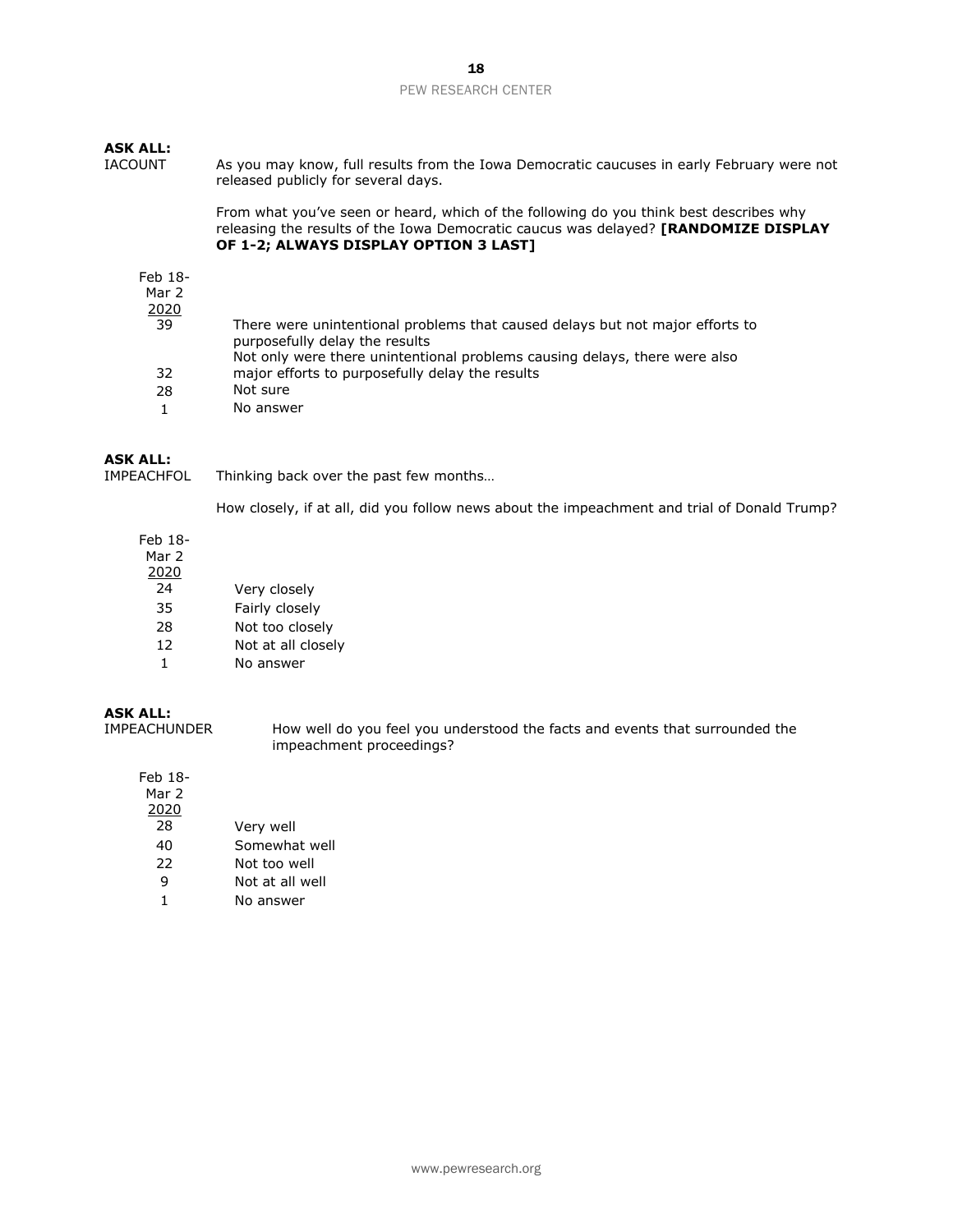**ASK ALL:**<br>IMPEACHWHY Here are a few possible reasons why the Senate voted to acquit Donald Trump and keep him in office.

> For each one, please indicate whether you think it was a reason or not a reason why the Senate voted to acquit Trump. **[RANDOMIZE ITEMS; ALWAYS DISPLAY OPTION 3 LAST]**

|                |                                                                                                                | Yes, was<br>a reason | No, was NOT<br>a reason | Not<br><u>sure</u> | No<br>answer |
|----------------|----------------------------------------------------------------------------------------------------------------|----------------------|-------------------------|--------------------|--------------|
| a.             | Republicans did not want to remove Trump<br>because he is a member of their own party<br>Feb 18-Mar 2, 2020    | 60                   | 25                      | 14                 |              |
| b.             | Democrats did a poor job making the case for<br>removal                                                        |                      |                         |                    |              |
|                | Feb 18-Mar 2, 2020                                                                                             | 43                   | 39                      | 17                 |              |
| $\mathsf{C}$ . | Key witnesses and evidence were prevented<br>from being a part of the impeachment trial<br>Feb 18-Mar 2, 2020  | 46                   | 33                      | 19                 |              |
| d.             | Trump's actions did not justify being removed<br>from office<br>Feb 18-Mar 2, 2020                             | 45                   | 38                      | 16                 |              |
| е.             | Senators were reluctant to remove a sitting<br>president from office in an election year<br>Feb 18-Mar 2, 2020 | 43                   | 37                      | 20                 |              |

**ASK ALL:**<br>IMPEACHACT Regardless of your views about the outcome of the impeachment trial, which comes closest to your view of Donald Trump's conduct and the evidence presented against him in the impeachment trial? **[RANDOMIZE ORDER 1-3 AND 3-1]**

Feb 18-

Mar 2

2020

- 46 Trump did something wrong, and it was enough to justify his removal from office
- 28 Trump did something wrong, but it was NOT enough to justify his removal from office
- 25 Trump did nothing wrong
- 2 No answer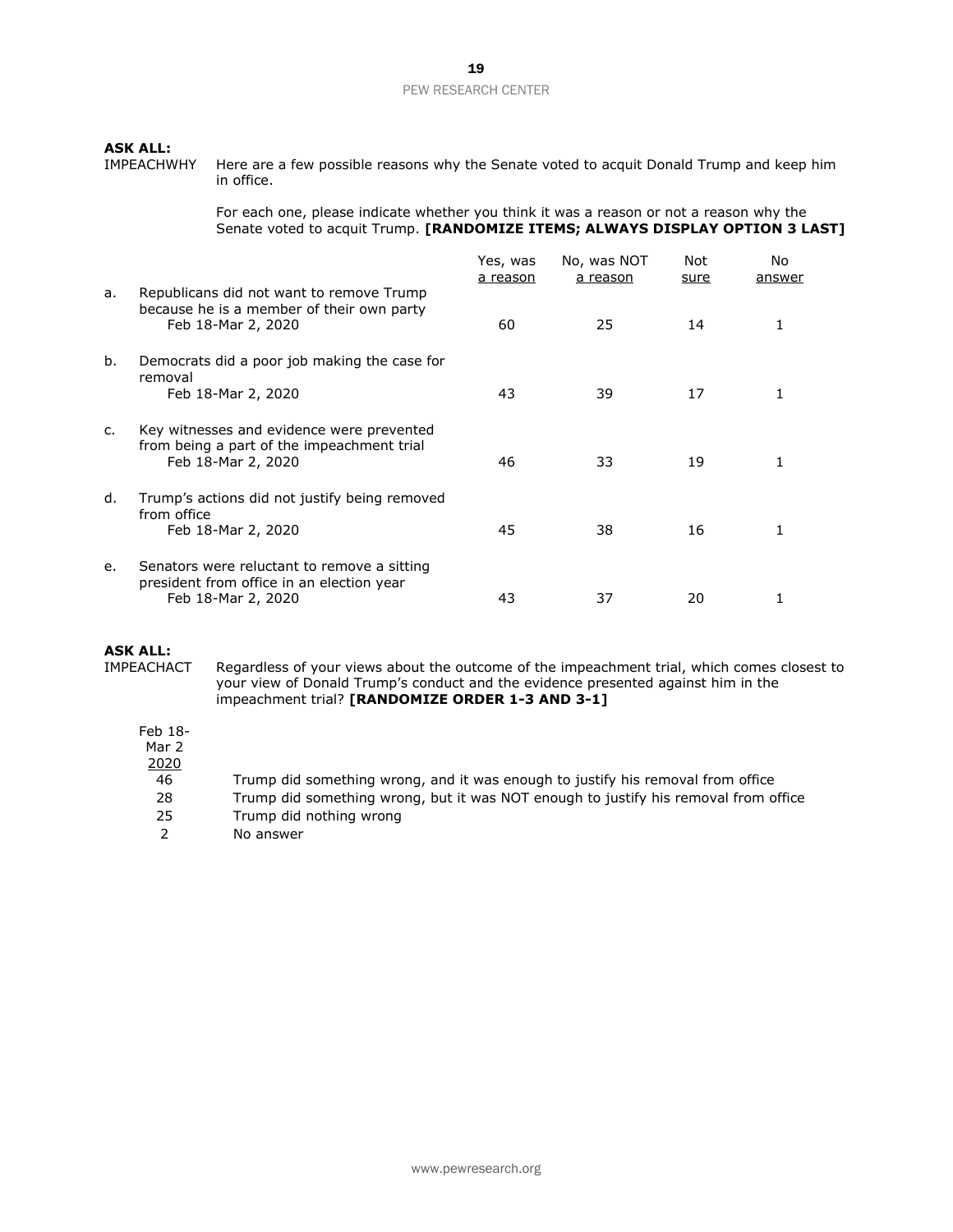# **ASK ALL:**

IMPEACHNEWS Thinking about the mix of news and information you got about the impeachment proceedings, which better describes you? **[RANDOMIZE OPTIONS 1-2; ALWAYS DISPLAY OPTION 3 LAST]**

| Feb 18-<br>Mar 2<br>2020 |                                                                               |  |
|--------------------------|-------------------------------------------------------------------------------|--|
| 38                       | I mostly saw the same set of facts across the sources I turned to             |  |
| 31                       | for news<br>I mostly saw conflicting facts across the sources I turned to for |  |
|                          | news                                                                          |  |
| 28                       | I didn't follow impeachment news across multiple sources                      |  |
| っ                        | No answer                                                                     |  |

## **ASK ALL:**

IMPEACHVOTE As far as you know, did any REPUBLICANS vote to convict Donald Trump during the impeachment trial in the U.S. Senate?

Feb 18-

Mar 2

- 2020
- $\overline{66}$  Yes
- 12 No
- 22 Not sure
- 1 No answer

### **RANDOMIZE ORDER OF MEDDLE\_RU AND MEDDLE\_UA; DISPLAY ON SAME SCREEN**

#### **ASK ALL:**

MEDDLE\_RU From what you've seen or heard, did the RUSSIAN government interfere in the 2016 U.S. presidential election?

- Feb 18-
- Mar 2
- $\frac{2020}{36}$ 
	- Definitely interfered
- 26 Probably interfered<br>13 Probably did NOT in
- Probably did NOT interfere
- 7 Definitely did NOT interfere
- 17 Not sure
- 1 No answer